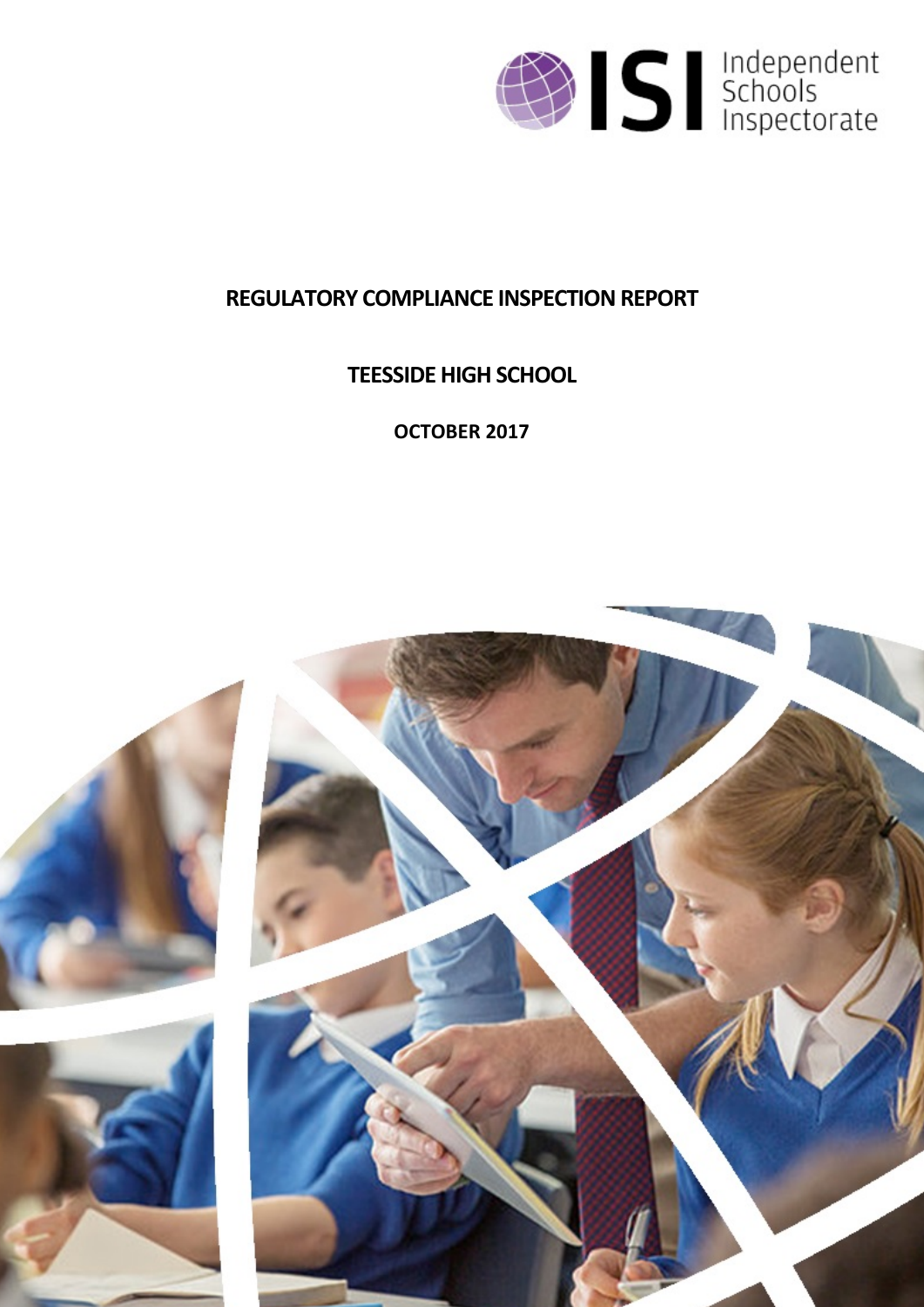**Contents** 2

# **CONTENTS**

|    | <b>SCHOOL'S DETAILS</b>                                              | 3 |
|----|----------------------------------------------------------------------|---|
| 1. | <b>BACKGROUND INFORMATION</b>                                        | 4 |
|    | About the school                                                     | 4 |
|    | What the school seeks to do                                          | 4 |
|    | About the pupils                                                     | 4 |
| 2. | <b>REGULATORY COMPLIANCE INSPECTION</b>                              | 5 |
|    | Preface                                                              | 5 |
|    | <b>Key Findings</b>                                                  | 6 |
|    | <b>PART 1 - Quality of education provided</b>                        | 6 |
|    | PART 2 - Spiritual, moral, social and cultural development of pupils | 6 |
|    | PART 3 - Welfare, health and safety of pupils                        | 6 |
|    | PART 4 – Suitability of staff, supply staff, and proprietors         | 6 |
|    | PART 5 – Premises of and accommodation at schools                    | 7 |
|    | <b>PART 6 - Provision of information</b>                             | 7 |
|    | PART 7 - Manner in which complaints are handled                      | 7 |
|    | PART 8 - Quality of leadership in and management of schools          | 7 |
| 3. | <b>INSPECTION EVIDENCE</b>                                           | 8 |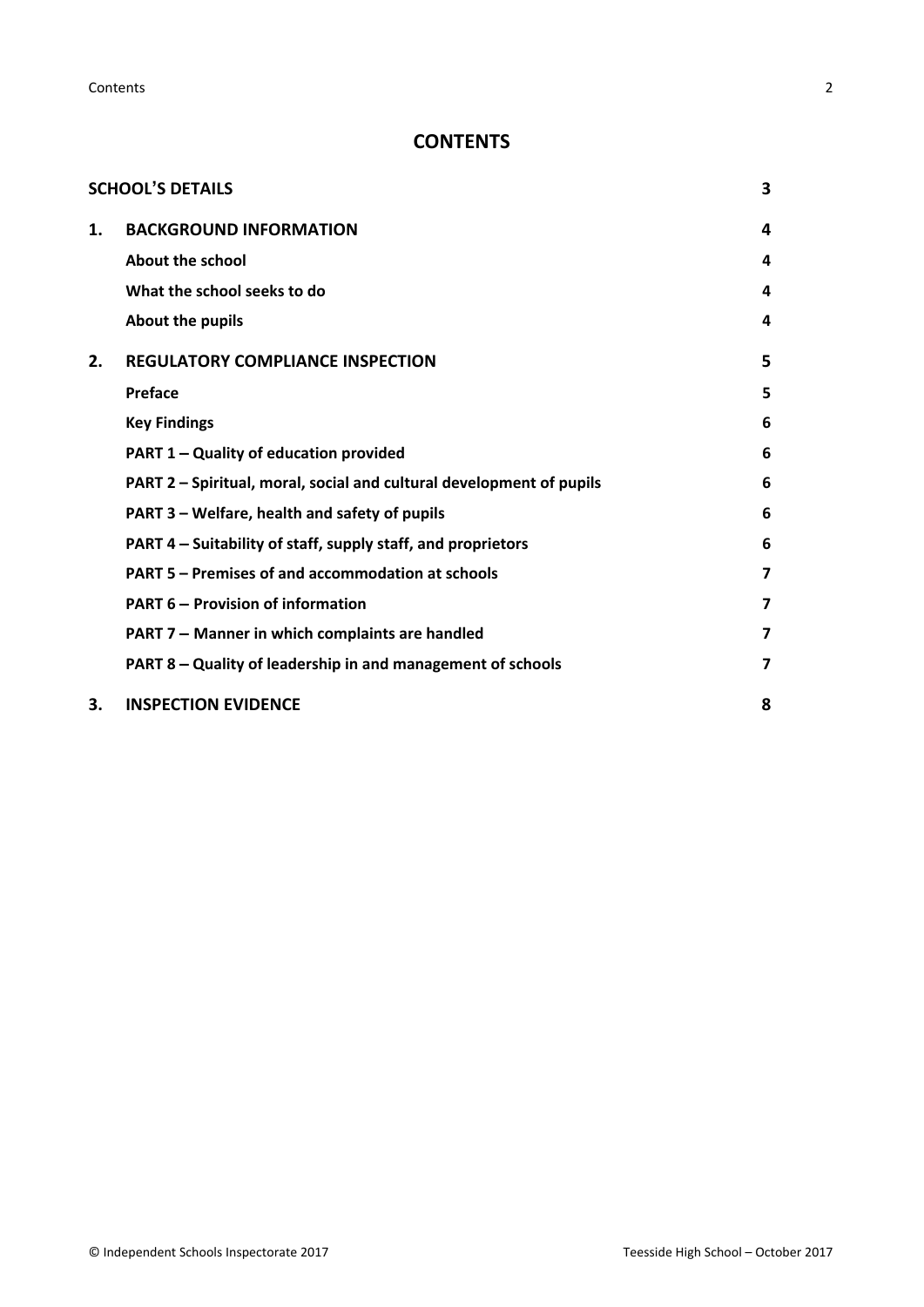# <span id="page-2-0"></span>**SCHOOL'S DETAILS**

| <b>School</b>                    | Teesside High School                                                                                   |     |                   |     |
|----------------------------------|--------------------------------------------------------------------------------------------------------|-----|-------------------|-----|
| <b>DfE</b> number                | 808/6001                                                                                               |     |                   |     |
| <b>Registered charity number</b> | 527386                                                                                                 |     |                   |     |
| <b>Address</b>                   | Teesside High School<br>The Avenue<br>Eaglescliffe<br>Stockton-on-Tees<br>Cleveland<br><b>TS16 9AT</b> |     |                   |     |
| <b>Telephone number</b>          | 01642 782095                                                                                           |     |                   |     |
| <b>Email address</b>             | info@teessidehigh.co.uk                                                                                |     |                   |     |
| Head                             | Mr Andrew Wilson                                                                                       |     |                   |     |
| <b>Chair of governors</b>        | Mr Robert Tindle                                                                                       |     |                   |     |
| Age range                        | 3 to 18                                                                                                |     |                   |     |
| Number of pupils on roll         | 301                                                                                                    |     |                   |     |
|                                  | <b>Boys</b>                                                                                            | 117 | Girls             | 184 |
|                                  | <b>EYFS</b>                                                                                            | 31  | <b>Juniors</b>    | 68  |
|                                  | <b>Seniors</b>                                                                                         | 167 | <b>Sixth Form</b> | 35  |
| <b>Inspection dates</b>          | 4 to 5 October 2017                                                                                    |     |                   |     |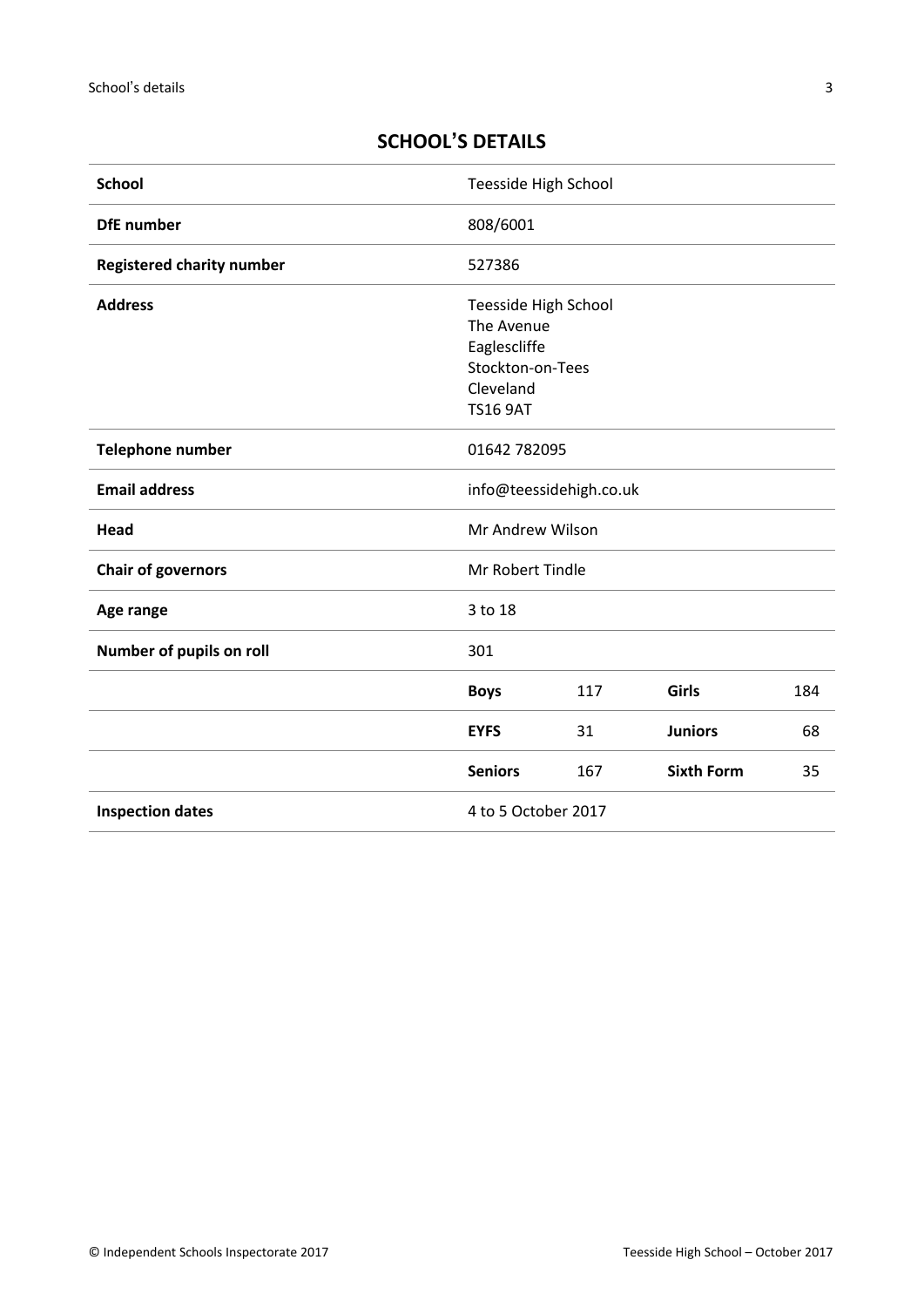## <span id="page-3-0"></span>**1. BACKGROUND INFORMATION**

#### <span id="page-3-1"></span>**About the school**

- 1.1 Teesside High School is an independent day school for boys and girls aged between 3 and 18 years. The school is a registered charity and a limited company, overseen by a board of governors.
- 1.2 Since the previous inspection, a new head was appointed in 2015 and a new chair of governors in 2017. In 2015, the school discontinued the 'diamond model' of single-gender teaching between years 5 and 11. In 2014, a new sixth form centre was opened and the school embarked on a digital learning programme in the classroom through the use of tablet computers.
- 1.3 The school wasfounded when two girls'schools, the Cleveland School and Queen Victoria High School, merged in 1970 and moved into the school's current premises. Boys were admitted to the preparatory school in 2005 and to the senior school and sixth form in 2008. The school consists of a Nursery for children aged three and above, a preparatory section and a senior school which includes a sixth form.

### <span id="page-3-2"></span>**What the school seeks to do**

1.4 The school aimsto provide an environment in which students achieve their full academic and personal potential and become caring, confident, self-disciplined and well-balanced adults. It seeks to nurture a sense of intellectual curiosity and encourage students to value creativity; to help each individual develop a firmly rooted sense of justice and morality; to encourage each individual to develop selfesteem and respect and to respect the rights, opinions and property of others.

### <span id="page-3-3"></span>**About the pupils**

1.5 Pupils are mainly from professional and farming backgrounds; most are White British and the remainder are from a range of different ethnic backgrounds. A small number of families have relocated from abroad to work for foreign companies based in the region. The majority of pupils come from the Teesside conurbation, South Durham, and North Yorkshire. Nationally standardised test data provided by the school indicate that the ability of the pupils is above average in the junior and senior schools, and broadly average in the sixth form. The school hasidentified 52 pupils as having special educational needs and/or disabilities (SEND) which include dyslexia and dyspraxia, all of whom receive additional specialist help. Also, 5 pupils in the school have an education, health and care (EHC) plan or a statement of special educational needs. English is an additional language (EAL) for 5 pupils, whose needs are supported by their classroom teachers.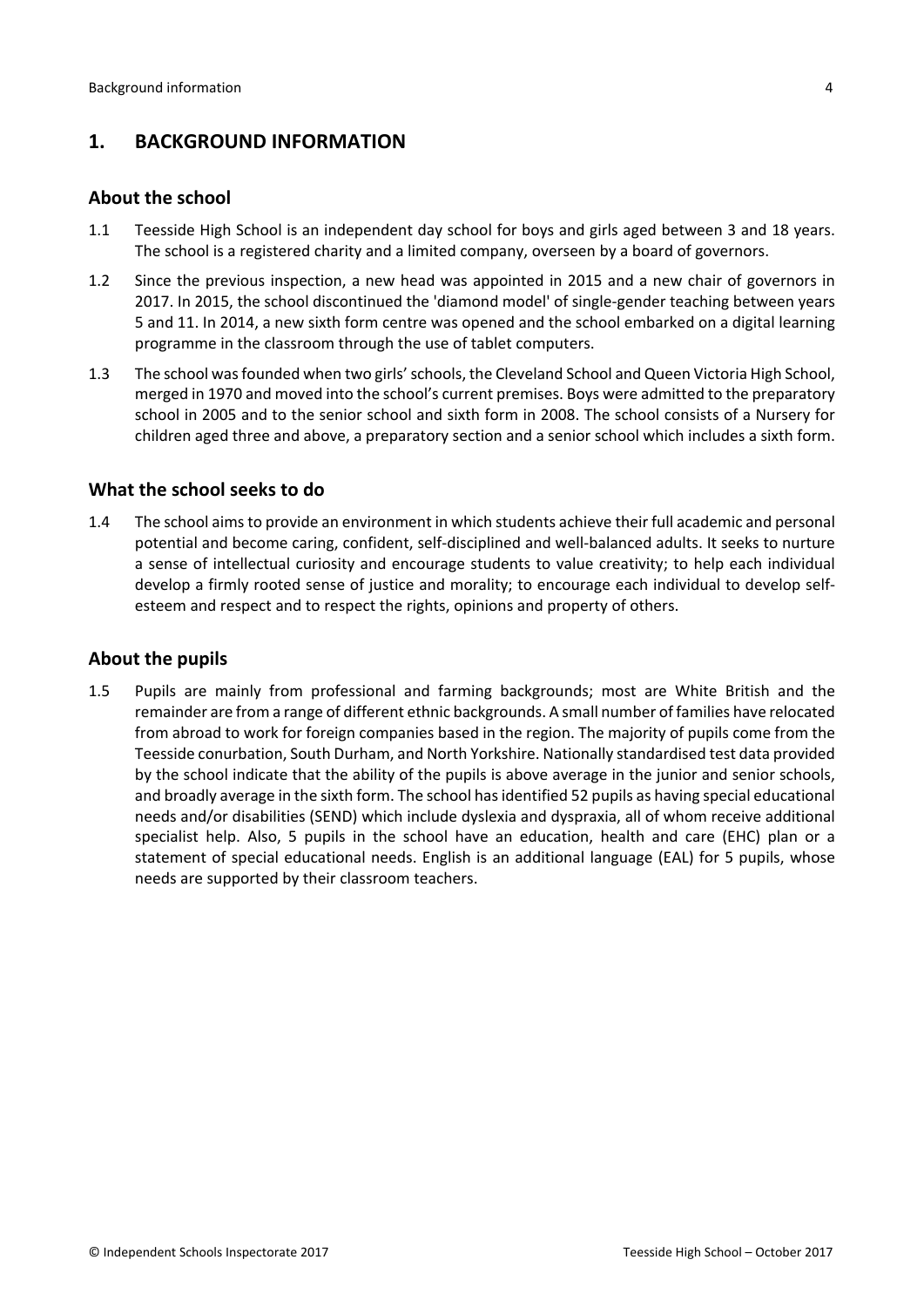# <span id="page-4-0"></span>**2. REGULATORY COMPLIANCE INSPECTION**

## <span id="page-4-1"></span>**Preface**

The registration authority for independent schools is the Department for Education (DfE), which directs inspection according to a specified frequency or at any time where the DfE has particular concerns about a school. The Independent Schools Inspectorate (ISI) is the body approved by the Secretary of State for the purpose of inspecting schools which are, or whose heads are, in membership of the associations which form the Independent Schools Council (ISC) and reporting on the extent to which they meet the Independent School Standards ('the standards') in the Schedule to the Education (Independent School Standards) Regulations 2014. Accordingly, inspection records whether the school meets each of these standards, which are arranged in eight Parts, each of which is divided into separate paragraphs. The inspection of schools that have early years settings not requiring registration similarly records whether the school complies with key provisions of the Early Years Foundation Stage statutory framework, and for registered settings the full range of the Early Years Foundation Stage provisions is considered. Additionally, the inspection reports on the school's accessibility plan under Schedule 10 of the Equality Act 2010 and the ban on corporal punishment under section 548 of the Education Act 1996. It comments on the progress made by the school in meeting the compliance action points set out in the school's most recent statutory inspection.

All association independent schools will have an inspection within three yearsfrom April 2016, in accordance with the Framework and DfE requirements. The inspection may be of COMPLIANCE ONLY or a combined inspection of EDUCATIONAL QUALITY AND COMPLIANCE depending on a number of factors, including findings from their most recent inspection. Schools judged not to meet the standards may also be subject to a progress monitoring visit before their next routine inspection. The progress monitoring visit will judge whether the school has taken the necessary action to meet any un-met standards identified at their previous inspection.

The inspection was also carried out under the arrangements of the ISC Associations for the maintenance and improvement of the quality of their membership.

**This is a COMPLIANCE ONLY inspection and as such reports only on the school's compliance with the standards.** The standards represent minimum requirements and judgements are given either as **met** or as **not met**. All schools are required to meet all the standards applicable to them. Where the minimum requirements are not met, this is clearly indicated in the relevant section of the report and the school is required to take the actions specified.

Inspections do not include matters that are outside of the regulatory framework described above, such as: an exhaustive health and safety audit; compliance with data protection requirements; an in-depth examination of the structural condition of the school, its services or other physical features; contractual arrangements with parents; an investigation of the financial viability of the school or its accounting procedures.

Inspectors may be aware of individual safeguarding concerns, allegations and complaints as part of the inspection process. Such matters will not usually be referred to specifically in published reports in this document but will have been considered by the team in reaching its judgements.

Links to the full regulations and requirements can be found here: The Education [\(Independent](http://www.legislation.gov.uk/uksi/2014/3283/contents/made) School Standards) [Regulations](http://www.legislation.gov.uk/uksi/2014/3283/contents/made) 2014, Early Years Foundation Stage Statutory [Framework.](https://www.gov.uk/government/publications/early-years-foundation-stage-framework--2)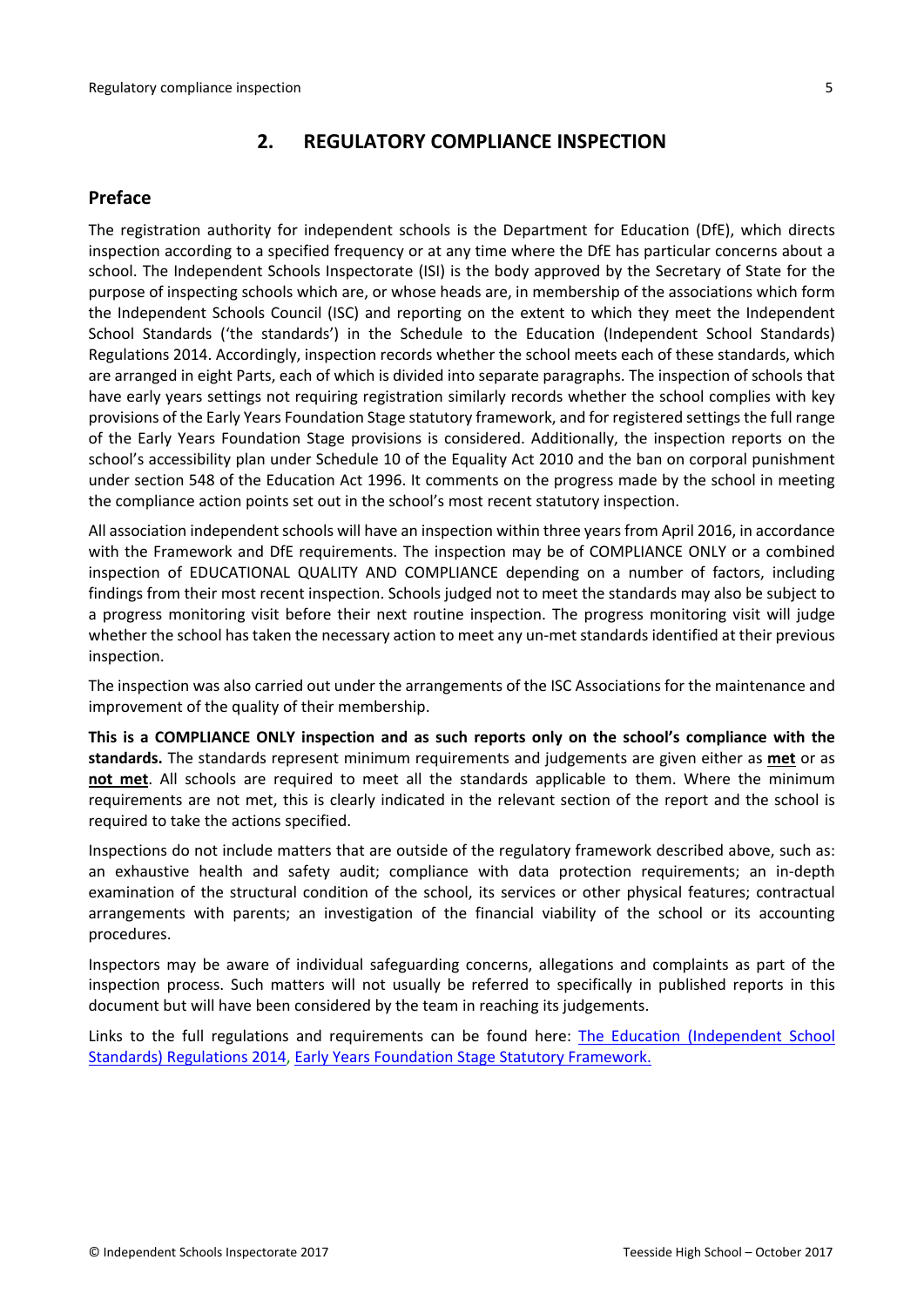## <span id="page-5-0"></span>**Key Findings**

2.1 The school meets the standards in the schedule to the Education (Independent School Standards) Regulations 2014 and relevant requirements of the statutory framework for the Early Years Foundation Stage, and associated requirements, and no further action is required as a result of this inspection.

## <span id="page-5-1"></span>**PART 1 – Quality of education provided**

- 2.2 In the junior school, the school uses its own framework to determine attainment, instead of the national framework.
- 2.3 At GCSE in the years 2015 to 2016, performance has been above the national average for maintained schools.
- 2.4 In the sixth form, A-level results were above the national average for sixth formers in maintained schools in 2015 and in-line with the national average in 2016.
- 2.5 The curriculum is documented, supported by appropriate plans and schemes of work for the pupils and covers the required breadth of material. The teaching enables pupils to make good progress, encompasses effective behaviour management and is supported by suitable resources. A suitable framework for the assessment of pupils' performance is in place.
- **2.6 The standards relating to the quality of education [paragraphs 1–4] are met.**

### <span id="page-5-2"></span>**PART 2 – Spiritual, moral, social and cultural development of pupils**

- 2.7 Principles and values are actively promoted which facilitate the personal development of pupils as responsible, tolerant, law-abiding citizens.
- **2.8 The standard relating to spiritual, moral, social and cultural development [paragraph 5] is met.**

### <span id="page-5-3"></span>**PART 3 – Welfare, health and safety of pupils**

- 2.9 Arrangements are made to safeguard and promote the welfare of pupils by means that pay due regard to current statutory guidance; good behaviour is promoted; bullying is prevented so far as reasonably practicable; health and safety requirements are met, including those relating to fire safety; provision is made for first aid. Pupils are properly supervised; admission and attendance registers are maintained, as required, and there is a strategic approach to risk assessment. A disability access plan is in place.
- **2.10 The standardsrelating to welfare, health and safety [paragraphs 6–16], the requirement of Schedule 10 of the Equality Act 2010, and the ban on corporal punishment undersection 548 of the Education Act 1996 are met.**

### <span id="page-5-4"></span>**PART 4 – Suitability of staff, supply staff, and proprietors**

- 2.11 The school makes appropriate checks to ensure the suitability of staff, supply staff, and proprietors and a register is kept as required.
- **2.12 The standards relating to the suitability of those in contact with pupils at the school [paragraphs 17–21] are met.**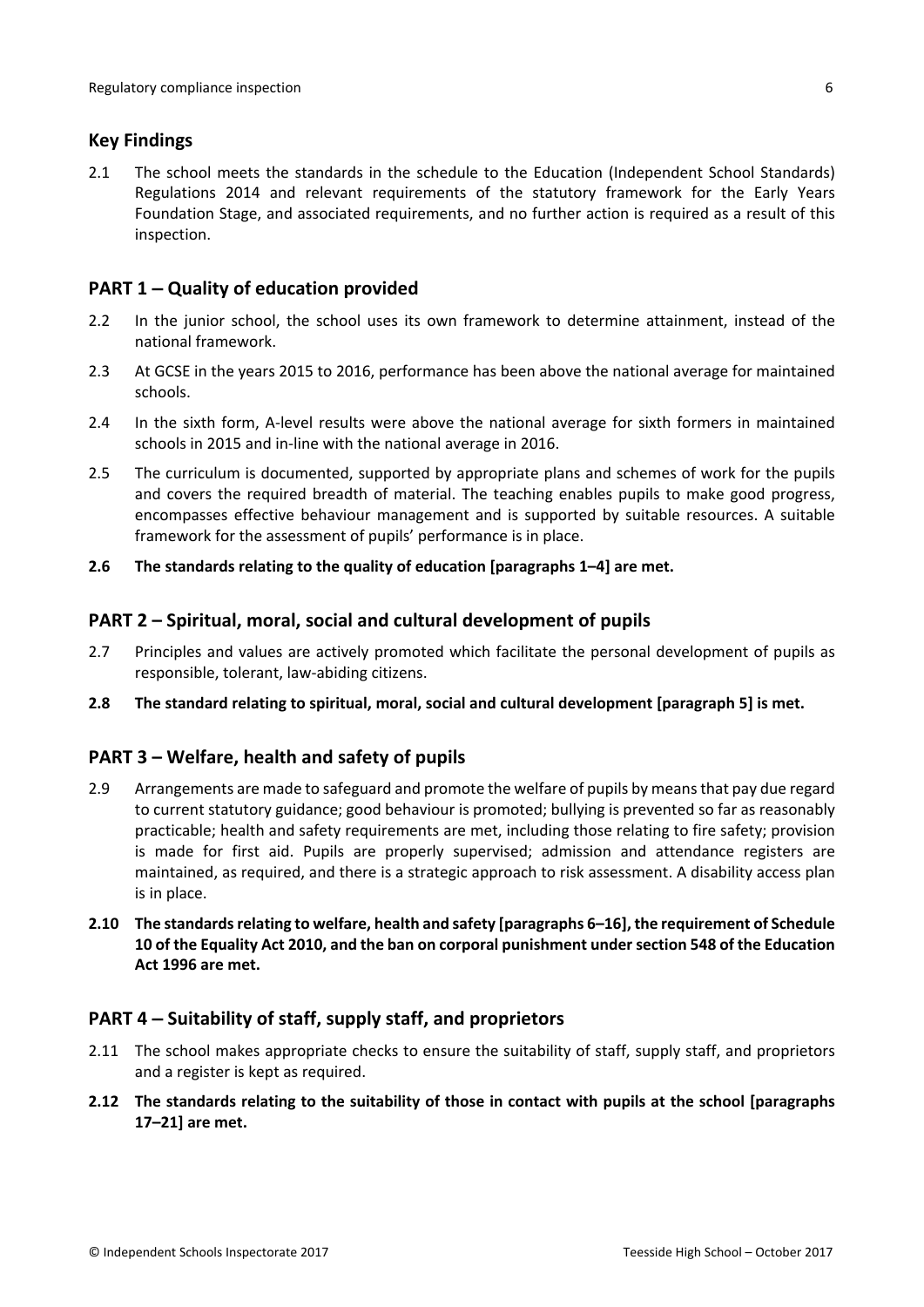## <span id="page-6-0"></span>**PART 5 – Premises of and accommodation at schools**

2.13 Suitable toilet, changing and showering facilities for pupils and appropriate accommodation for their medical and therapy needs are provided. The premises are maintained to a standard commensurate with health and safety; acoustics and lighting are appropriate; water provision is adequate. Suitable outdoor space is provided for physical education and outdoor play.

#### **2.14 The standards relating to the premises and accommodation [paragraphs 22–31] are met.**

## <span id="page-6-1"></span>**PART 6 – Provision of information**

2.15 A range of information is variously published, provided or made available to parents, inspectors and the Department for Education. These include details about the proprietor, the ethos of the school and the curriculum, and of the school's arrangements for admission, behaviour and exclusions, bullying, health and safety, first aid, details of the complaints procedure, and the number of complaints registered under the formal procedure during the preceding school year, and the provision for those with education, health and care plans or English as an additional language. They also include particulars of the school's academic performance during the preceding school year, and its results in public examinations, inspection reports and (for parents only) a report at least annually of their own child's progress. The safeguarding policy is posted on the school's website.

#### **2.16 The standard relating to the provision of information [paragraph 32] is met.**

### <span id="page-6-2"></span>**PART 7 – Manner in which complaints are handled**

- 2.17 Parental complaints, if any, are handled effectively through a three-stage process, (informal, formal and a hearing before a panel of three, one of whom is independent of the school). Each stage has clear time scales, and at the third stage the panel can make findings and recommendations which are communicated to the complainant. Records are kept appropriately, including of any action taken, whether or not a complaint is successful.
- **2.18 The standard relating to the handling of complaints [paragraph 33] is met.**

### <span id="page-6-3"></span>**PART 8 – Quality of leadership in and management of schools**

2.19 The proprietor ensures that the leadership and management demonstrate good skills and knowledge, and fulfil their responsibilities effectively, so that the other standards are consistently met and they actively promote the well-being of the pupils.

#### **2.20 The standard relating to leadership and management of the school [paragraph 34] is met.**